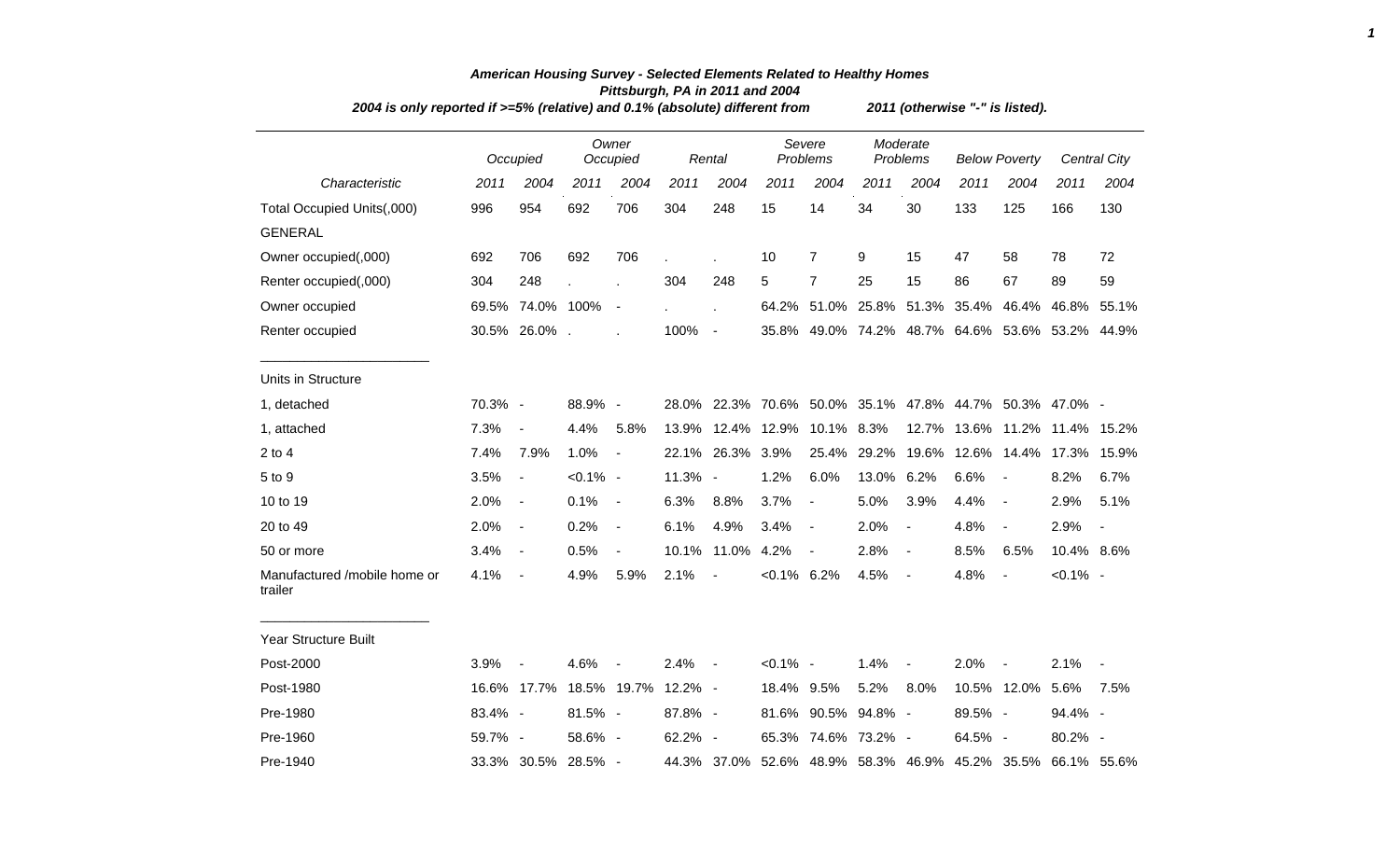|                                                        |         | Occupied                 |                                          | Owner<br>Occupied |         | Rental                                                      |                | Severe<br>Problems |                                 | Moderate<br>Problems |            | <b>Below Poverty</b>          |         | <b>Central City</b> |
|--------------------------------------------------------|---------|--------------------------|------------------------------------------|-------------------|---------|-------------------------------------------------------------|----------------|--------------------|---------------------------------|----------------------|------------|-------------------------------|---------|---------------------|
| Characteristic                                         | 2011    | 2004                     | 2011                                     | 2004              | 2011    | 2004                                                        | 2011           | 2004               | 2011                            | 2004                 | 2011       | 2004                          | 2011    | 2004                |
| Foundation (for 1-unit not<br>manufactured)            |         |                          |                                          |                   |         |                                                             |                |                    |                                 |                      |            |                               |         |                     |
| 1-Unit not manufactured(,000)                          | 773     | 733                      | 645                                      | 647               | 127     | 86                                                          | 12             | 9                  | 15                              | 18                   | 78         | 77                            | 97      | 80                  |
| With a basement under all of<br>house                  | 73.9% - |                          | 74.9% -                                  |                   | 68.9% - |                                                             |                |                    | 75.4% 53.8% 93.8% 74.5% 71.5% - |                      |            |                               | 79.2% - |                     |
| With a basement under part of<br>house                 |         |                          | 18.4% 16.1% 18.9% 16.6% 16.0% 12.6% 7.8% |                   |         |                                                             |                | 27.9% 5.2%         |                                 |                      |            | 12.5% 12.5% 13.7% 18.0% 15.6% |         |                     |
| With a crawl space                                     | 2.0%    | $\blacksquare$           | 2.1%                                     | $\sim$ $-$        | 1.5%    | $\overline{\phantom{a}}$                                    | $< 0.1\%$ 5.8% |                    | $< 0.1\%$ 1.4%                  |                      | 1.9%       | $\sim$                        | 0.4%    | $\sim$              |
| On a concrete slab                                     | 4.9%    | $\blacksquare$           | 3.7%                                     | $\sim$ $-$        |         | 10.5% 11.7% 16.8% 6.7%                                      |                |                    | 1.0%                            | 7.2%                 | 12.1% 9.0% |                               | 1.2%    | $\sim$ $-$          |
| In some other way                                      | 0.8%    | $\overline{\phantom{a}}$ | $0.4\%$ -                                |                   | 3.1%    | $\sim$                                                      | $<0.1\%$ 5.7%  |                    | $< 0.1\%$ 4.4%                  |                      | 2.0%       | $\sim$                        | 1.3%    | $\sim$ $-$          |
| <b>External Building Conditions(non</b><br>multiunit)  |         |                          |                                          |                   |         |                                                             |                |                    |                                 |                      |            |                               |         |                     |
| Sagging roof                                           | 1.6%    | $\blacksquare$           | 1.1%                                     | $\sim$            | 4.4%    | $\blacksquare$                                              | 3.5%           | 18.4% 4.8%         |                                 | 13.8% 2.7%           |            | $\overline{\phantom{a}}$      | 1.2%    |                     |
| Missing roofing material                               | 3.3%    | $\sim$                   | 2.9%                                     | $\sim$            | 5.0%    | 6.2%                                                        | 12.9%          | 14.7% 3.6%         |                                 | 15.6% 7.1%           |            | 4.9%                          | 5.0%    | 6.2%                |
| Hole in roof                                           | 1.3%    | $\blacksquare$           | 1.1%                                     | $\sim$ $-$        | 2.1%    | 5.2%                                                        | 1.6%           | 15.5% 9.7%         |                                 | 10.2% 1.8%           |            | $\blacksquare$                | 3.6%    | $\sim$              |
| Missing bricks, siding, other<br>outside wall material | 2.6%    | $\overline{\phantom{a}}$ | $2.4\%$ -                                |                   | 3.9%    | 6.3%                                                        | 3.0%           | 8.0%               |                                 | 12.3% 14.0% 7.5%     |            | 3.7%                          | 1.2%    | $\sim$ $-$          |
| Sloping outside walls                                  | 1.5%    | $\overline{\phantom{a}}$ | $1.6% -$                                 |                   | 1.3%    | $\overline{\phantom{a}}$                                    | 2.9%           | 12.1% 3.6%         |                                 | 5.9%                 | 1.6%       | $\overline{\phantom{a}}$      | 1.2%    | $\sim$ $-$          |
| Boarded up windows                                     | 1.1%    | $\blacksquare$           | 0.9%                                     | $\sim$ $-$        | 2.5%    | $\blacksquare$                                              | 3.1%           | 5.9%               | 20.1% 5.2%                      |                      | 3.5%       | $\overline{\phantom{a}}$      | 2.1%    | $\sim$              |
| Broken windows                                         | 3.2%    | $\sim$                   | 3.2%                                     | $\sim$ $-$        | 2.9%    | 6.8%                                                        | 3.3%           | 8.3%               |                                 | 20.0% 15.0% 7.9%     |            | 6.5%                          | 2.7%    | 7.0%                |
| Bars on windows                                        | 1.3%    | $\sim$                   | 1.4%                                     | $\sim$ $-$        | 0.7%    | $\blacksquare$                                              | $< 0.1\%$ 2.9% |                    | $< 0.1\%$ 2.7%                  |                      | 1.6%       | $\blacksquare$                | 6.7%    | 5.3%                |
| Foundation crumbling or has open 3.9%<br>crack or hole |         | $\sim$                   | $3.5% -$                                 |                   | 6.3%    | $\sim$                                                      | 7.6%           |                    | 19.5% 27.7% -                   |                      | 5.9%       | 3.0%                          | 8.2%    | 3.5%                |
| None of the above                                      | 84.5% - |                          | 85.6% -                                  |                   |         | 78.6% 73.7% 83.9% 58.7% 40.1% 37.9% 69.6% 75.3% 74.4% 69.9% |                |                    |                                 |                      |            |                               |         |                     |
| None of the above(excluding<br>bars)                   | 85.6% - |                          | 86.9% -                                  |                   |         | 79.0% 75.0% 83.9% 61.5% 40.1% -                             |                |                    |                                 |                      |            | 70.3% 76.7% 80.0% 74.0%       |         |                     |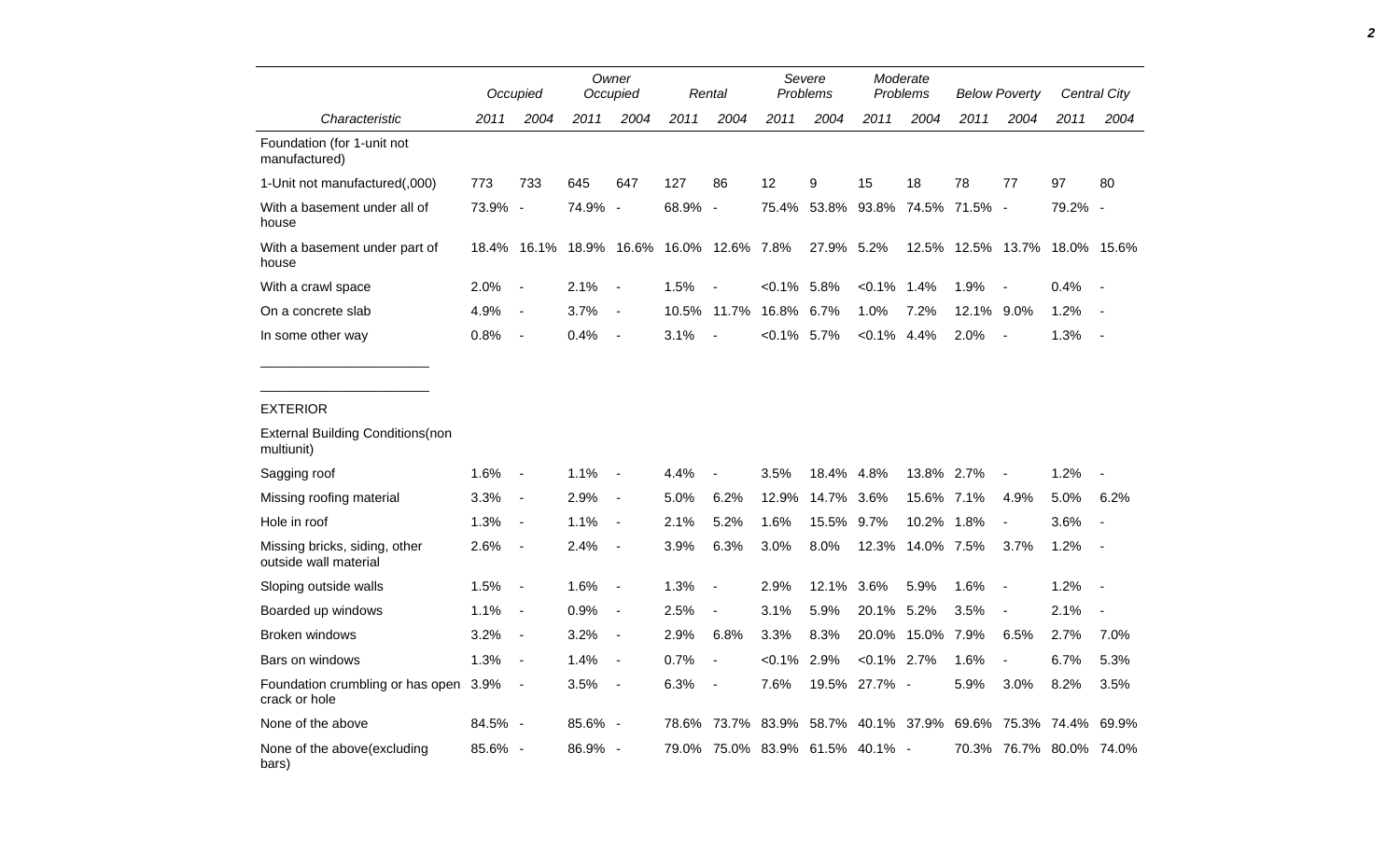|                                               |      | Occupied                                    |      | Owner<br>Occupied        |       | Rental                   | Severe<br><b>Problems</b> |                              | Moderate<br>Problems   |                  | <b>Below Poverty</b> |                          |         | Central City             |
|-----------------------------------------------|------|---------------------------------------------|------|--------------------------|-------|--------------------------|---------------------------|------------------------------|------------------------|------------------|----------------------|--------------------------|---------|--------------------------|
| Characteristic                                | 2011 | 2004                                        | 2011 | 2004                     | 2011  | 2004                     | 2011                      | 2004                         | 2011                   | 2004             | 2011                 | 2004                     | 2011    | 2004                     |
| Water Leakage During Last 12<br><b>Months</b> |      |                                             |      |                          |       |                          |                           |                              |                        |                  |                      |                          |         |                          |
| With leakage from outside<br>structure        |      | 17.9% 22.9% 18.2% 24.4% 17.2% 18.9% 31.9% - |      |                          |       |                          |                           |                              | 52.0% -                |                  |                      | 18.2% 19.8% 25.7% 23.2%  |         |                          |
| Roof                                          | 6.3% | 7.7%                                        | 6.5% | 7.5%                     | 5.8%  | 8.5%                     | 7.6%                      |                              | 22.7% 22.3% 32.9% 5.7% |                  |                      | 6.7%                     | 9.3%    |                          |
| <b>Basement leak</b>                          | 9.0% | 15.7%                                       | 9.9% | 17.4%                    | 7.0%  | 10.6%                    | 25.6%                     | 19.0%                        |                        | 17.9% 35.1% 7.4% |                      | 11.6%                    | 13.9% - |                          |
| Walls, closed windows, or doors<br>leak       | 3.2% |                                             | 2.7% | $\blacksquare$           | 4.2%  | $\overline{\phantom{a}}$ | 5.0%                      |                              | 20.3% 13.6% 21.1% 5.4% |                  |                      | 5.0%                     | 3.6%    |                          |
| Other or Unknown exterior Leak                | 1.3% | $\overline{\phantom{a}}$                    | 0.8% | $\overline{\phantom{a}}$ | 2.3%  | $\sim$                   | 3.7%                      | $\overline{\phantom{a}}$     | 5.8%                   | 13.4% 2.3%       |                      | $\blacksquare$           | 1.8%    | $\overline{\phantom{a}}$ |
|                                               |      |                                             |      |                          |       |                          |                           |                              |                        |                  |                      |                          |         |                          |
| <b>INTERIOR</b>                               |      |                                             |      |                          |       |                          |                           |                              |                        |                  |                      |                          |         |                          |
| Damage                                        |      |                                             |      |                          |       |                          |                           |                              |                        |                  |                      |                          |         |                          |
| Holes in floors                               | 0.7% |                                             | 0.5% |                          | 1.1%  |                          | 1.2%                      | 11.4% 9.8%                   |                        |                  | 2.8%                 |                          | 0.4%    |                          |
| Open cracks or holes                          | 5.6% | $\overline{\phantom{a}}$                    | 4.3% | $\blacksquare$           | 8.7%  | 7.7%                     | 6.0%                      | 29.8%                        | 50.0% -                |                  | 9.3%                 | $\overline{a}$           | 9.3%    | 11.1%                    |
| Broken plaster or peeling paint               | 4.0% | $\overline{\phantom{a}}$                    | 3.2% | $\overline{\phantom{a}}$ | 5.9%  | 5.2%                     |                           | 16.0% 20.1% 35.4% 40.7% 6.4% |                        |                  |                      | 5.7%                     | 6.1%    | 7.3%                     |
| Water Leakage During Last 12<br><b>Months</b> |      |                                             |      |                          |       |                          |                           |                              |                        |                  |                      |                          |         |                          |
| With leakage from inside structure 8.0%       |      | 9.3%                                        | 6.7% | 8.0%                     | 10.9% |                          |                           | 13.0% 18.6% 34.5%            |                        | 30.6% 35.4%      | 9.7%                 | $\overline{\phantom{a}}$ | 9.3%    | 13.5%                    |
| Fixtures backed up or overflowed              | 1.9% |                                             | 1.6% | $\overline{\phantom{a}}$ | 2.4%  |                          | 10.7%                     | 20.6%                        | 11.3%                  | 18.1%            | 2.9%                 | $\overline{a}$           | 2.1%    |                          |
| Pipes leaked                                  | 3.1% | $\overline{\phantom{a}}$                    | 2.3% | $\overline{\phantom{a}}$ | 4.7%  | 6.8%                     | 6.6%                      | 18.8%                        | 18.8%                  | 20.4% 4.8%       |                      | 5.3%                     | 2.6%    | 8.0%                     |
| Broken water heater                           | 0.7% | $\overline{\phantom{a}}$                    | 0.7% | $\overline{\phantom{a}}$ | 0.8%  | $\overline{\phantom{a}}$ | $< 0.1\%$                 | 5.0%                         | 2.1%                   |                  | 0.1%                 | $\overline{a}$           | 0.2%    |                          |
| Other or Unknown                              | 2.6% |                                             | 2.2% | $\blacksquare$           | 3.5%  |                          | 3.7%                      | 5.6%                         | 2.1%                   | 10.0%            | 2.6%                 |                          | 4.4%    |                          |

Rodents

Signs of rats in last 3 mon. 0.9% - 0.6% - 1.6% - 1.2% 6.2% 5.7% 3.1% 0.9% - 1.6% -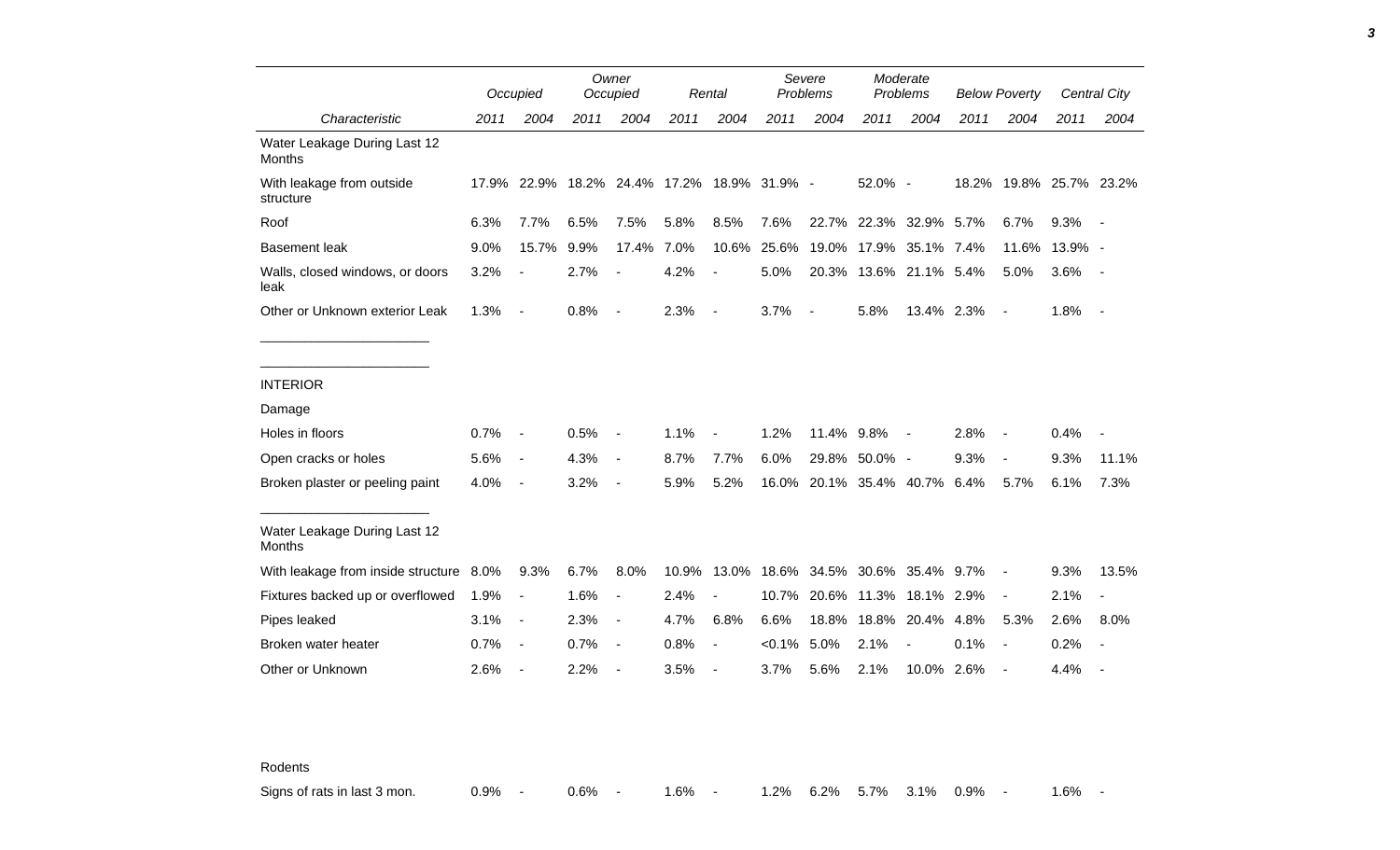|                                                           |             | Occupied                 | Owner<br>Occupied            |                          | Rental      |                          | Severe<br>Problems |                          | Moderate<br>Problems |                          | <b>Below Poverty</b>   |                          |             | Central City             |
|-----------------------------------------------------------|-------------|--------------------------|------------------------------|--------------------------|-------------|--------------------------|--------------------|--------------------------|----------------------|--------------------------|------------------------|--------------------------|-------------|--------------------------|
| Characteristic                                            | 2011        | 2004                     | 2011                         | 2004                     | 2011        | 2004                     | 2011               | 2004                     | 2011                 | 2004                     | 2011                   | 2004                     | 2011        | 2004                     |
| Signs of mice in last 3 mon.                              | 12.1%       | 6.9%                     | 13.9%                        | 7.4%                     | 7.8%        | 5.5%                     | 9.0%               | 15.4%                    | 14.0%                | 15.2%                    | 9.8%                   | 6.6%                     | 10.4% 7.4%  |                          |
| Signs of rodents, not sure which<br>kind in last 3 mon.   | 0.6%        | $\overline{\phantom{a}}$ | 0.5%                         | $\overline{\phantom{a}}$ | 0.8%        | $\blacksquare$           | 2.1%               | $\blacksquare$           | 4.8%                 | $\overline{\phantom{a}}$ | 1.5%                   | $\blacksquare$           | 0.1%        | $\overline{\phantom{a}}$ |
| Electrical                                                |             |                          |                              |                          |             |                          |                    |                          |                      |                          |                        |                          |             |                          |
| No electrical wiring                                      | $< 0.1\%$ - |                          | $< 0.1\%$ -                  |                          | $< 0.1\%$ - |                          | $< 0.1\%$ -        |                          | $< 0.1\%$ -          |                          | $< 0.1\%$ -            |                          | $< 0.1\%$ - |                          |
| <b>Exposed wiring</b>                                     | 1.4%        | $\overline{\phantom{a}}$ | 1.1%                         | $\overline{\phantom{a}}$ | 1.9%        | $\overline{\phantom{a}}$ | $< 0.1\%$ 5.7%     |                          | 5.3%                 | 3.1%                     | 1.7%                   | $\sim$                   | 1.4%        |                          |
| Rooms without electric outlets                            | 0.7%        | $\overline{\phantom{a}}$ | 0.5%                         | $\overline{\phantom{a}}$ | 1.3%        | $\blacksquare$           | $< 0.1\%$ 6.9%     |                          | 5.8%                 | 4.8%                     | 0.8%                   | $\overline{\phantom{a}}$ | 2.2%        | $\overline{\phantom{a}}$ |
| Fuses/breakers blown in last 3<br>mon.                    | 10.2% -     |                          | 10.6% -                      |                          | 9.3%        | $\blacksquare$           |                    | 22.7% 20.5% 8.3%         |                      | 17.6% 8.3%               |                        | 9.1%                     | 13.5% 10.4% |                          |
| Sanitation                                                |             |                          |                              |                          |             |                          |                    |                          |                      |                          |                        |                          |             |                          |
| Lacking complete kitchen facilities                       | 1.8%        | $\blacksquare$           | 0.4%                         | $\overline{\phantom{a}}$ | 4.9%        | $\blacksquare$           | 17.2% 7.4%         |                          |                      | 44.3% 38.7% 3.1%         |                        | $\overline{\phantom{a}}$ | 3.8%        |                          |
| Lacking some or all plumbing<br>facilities                | 0.9%        | $\overline{\phantom{a}}$ | 0.8%                         | $\blacksquare$           | 0.9%        | $\overline{\phantom{a}}$ | 57.3% -            |                          | $< 0.1\%$ -          |                          | 0.8%                   | $\overline{\phantom{a}}$ | 0.6%        |                          |
| Water not safe to drink                                   | 6.7%        | 4.3%                     | 5.4%                         | 3.8%                     | 9.6%        | 5.8%                     | 13.8%              | 9.0%                     |                      |                          | 18.3% 13.3% 12.2% 4.7% |                          | 7.8%        | $\overline{\phantom{a}}$ |
| Water stoppage in last 3 mon.                             | 3.4%        | $\overline{a}$           | 2.6%                         | $\overline{\phantom{a}}$ | 5.1%        | 5.4%                     | 1.1%               | 10.6%                    | 7.3%                 | $\overline{\phantom{a}}$ | 5.1%                   | 3.6%                     | 4.7%        | 5.1%                     |
| No flush toilets working some time 1.4%<br>in last 3 mon. |             | $\blacksquare$           | 1.0%                         | $\blacksquare$           | 2.2%        | $\overline{\phantom{a}}$ | 3.2%               | 8.6%                     | 5.4%                 | 8.2%                     | 3.2%                   | $\mathcal{A}$            | 1.1%        | $\blacksquare$           |
| With sewage disposal<br>breakdowns in last 3 mon.         | 2.2%        | $\blacksquare$           | 2.0%                         | $\overline{\phantom{a}}$ | 2.5%        | $\overline{\phantom{a}}$ | 11.8% 5.3%         |                          | 8.7%                 | 2.5%                     | 4.2%                   | $\overline{\phantom{a}}$ | 2.7%        | $\sim$                   |
| Septic tank, cesspool, chemical<br>toilet                 |             |                          | 10.6% 16.8% 13.1% 20.1% 5.0% |                          |             | 7.5%                     | 3.7%               | 16.6% 5.1%               |                      | 12.3% 8.9%               |                        | 12.2%                    | 0.1%        |                          |
| With septic tank or cesspool<br>breakdowns in last 3 mon. | 0.2%        |                          | 0.2%                         | $\overline{\phantom{a}}$ | 0.1%        | $\blacksquare$           | 1.1%               | $\overline{\phantom{a}}$ | 1.0%                 | $\overline{\phantom{a}}$ | 0.4%                   |                          | $< 0.1\%$ - |                          |
| <b>HEATING/FUEL</b>                                       |             |                          |                              |                          |             |                          |                    |                          |                      |                          |                        |                          |             |                          |
| <b>Main Heating Equipment</b>                             |             |                          |                              |                          |             |                          |                    |                          |                      |                          |                        |                          |             |                          |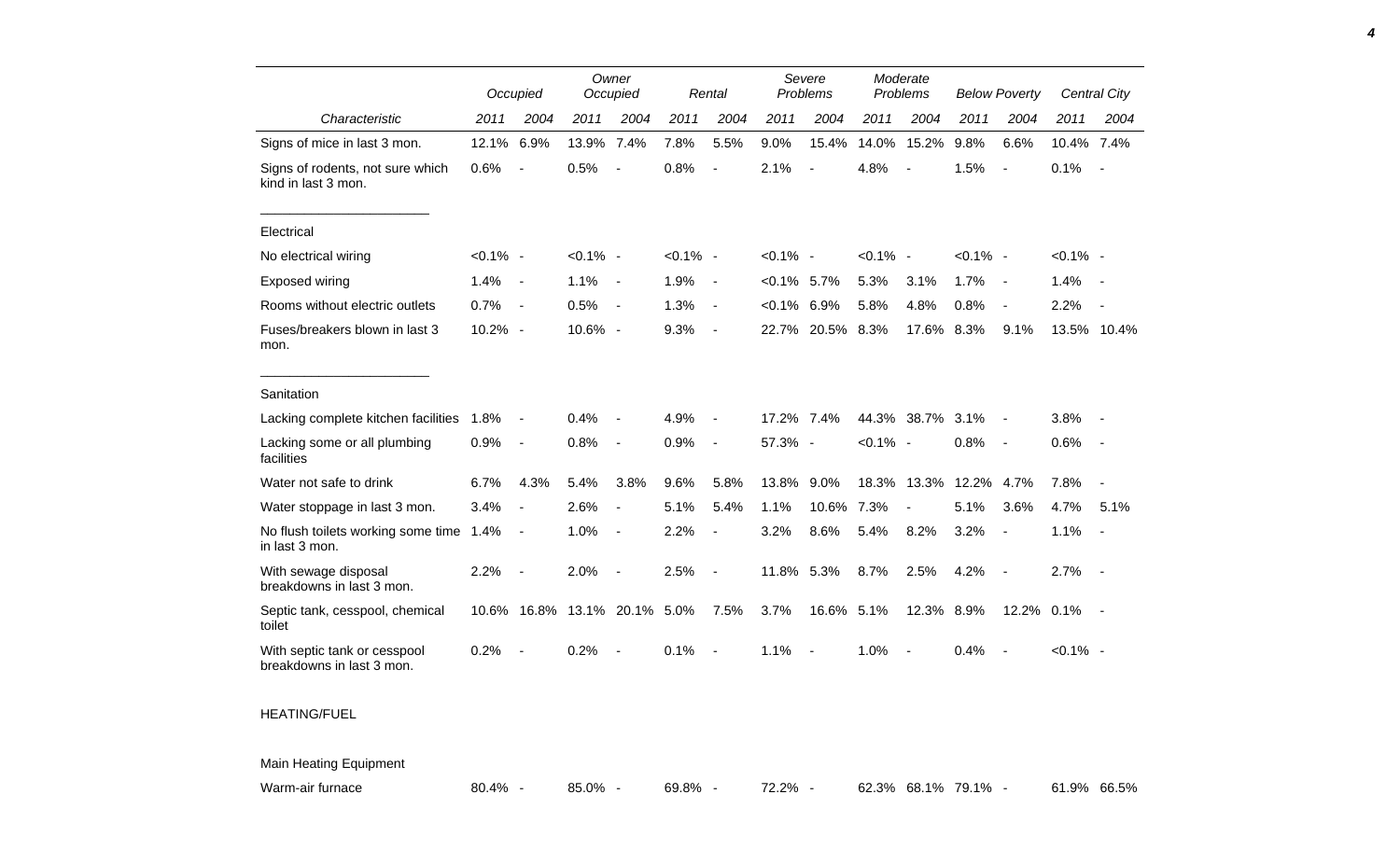|                                                         | Occupied    |                          | Owner<br>Occupied |                              |                | Rental                   | Severe<br>Problems |                               | Moderate<br>Problems |                          | <b>Below Poverty</b> |                                                                                     |                | Central City   |
|---------------------------------------------------------|-------------|--------------------------|-------------------|------------------------------|----------------|--------------------------|--------------------|-------------------------------|----------------------|--------------------------|----------------------|-------------------------------------------------------------------------------------|----------------|----------------|
| Characteristic                                          | 2011        | 2004                     | 2011              | 2004                         | 2011           | 2004                     | 2011               | 2004                          | 2011                 | 2004                     | 2011                 | 2004                                                                                | 2011           | 2004           |
| Steam or hot water system                               | 12.8%       | 11.6%                    | 10.5% 9.5%        |                              | 18.1% -        |                          | 21.6% 9.5%         |                               |                      | 30.9% 23.0%              |                      | 12.5% 13.3%                                                                         | 31.3% 26.7%    |                |
| Electric heat pump                                      | 2.3%        | $\overline{\phantom{a}}$ | 2.4%              | $\qquad \qquad \blacksquare$ | 2.1%           | 5.0%                     | $< 0.1\%$ 2.1%     |                               | $< 0.1\%$ -          |                          | 1.3%                 | $\overline{\phantom{a}}$                                                            | 0.6%           | $\blacksquare$ |
| Built-in electric units                                 | 2.7%        | $\blacksquare$           | 1.2%              | $\overline{\phantom{a}}$     | 6.0%           | 6.9%                     | 3.7%               | $\blacksquare$                | 4.0%                 | $\overline{\phantom{a}}$ | 3.4%                 | $\overline{\phantom{a}}$                                                            | 2.7%           | $\blacksquare$ |
| Floor, wall, or other built-in hot air<br>without ducts | 0.8%        | $\overline{\phantom{a}}$ | 0.3%              | $\qquad \qquad \blacksquare$ | 2.1%           | $\overline{\phantom{a}}$ | 1.2%               | $\blacksquare$                | 1.0%                 | $\overline{\phantom{a}}$ | 1.1%                 | $\overline{\phantom{a}}$                                                            | 2.0%           | $\blacksquare$ |
| Room heaters with flue                                  | 0.3%        | $\blacksquare$           | 0.1%              | $\blacksquare$               | 0.7%           | $\blacksquare$           | $< 0.1\%$          | 1.9%                          | $< 0.1\%$ 1.2%       |                          | 1.2%                 | $\overline{\phantom{a}}$                                                            | $< 0.1\%$ 0.5% |                |
| Room heaters without flue                               | 0.1%        | $\blacksquare$           | 0.1%              | $\blacksquare$               | $< 0.1\%$ -    |                          | $< 0.1\%$ 1.9%     |                               | 1.8%                 | $\overline{\phantom{a}}$ | $< 0.1\%$ 0.2%       |                                                                                     | 0.1%           | $\blacksquare$ |
| Portable electric heaters                               | 0.1%        | $\blacksquare$           | $< 0.1\%$ -       |                              | 0.4%           | $\blacksquare$           | 1.3%               |                               | $< 0.1\%$ -          |                          | 0.1%                 | $\blacksquare$                                                                      | 0.2%           | $\blacksquare$ |
| <b>Stoves</b>                                           | 0.2%        | $\overline{\phantom{a}}$ | 0.2%              | $\overline{a}$               | 0.1%           | $\blacksquare$           | $< 0.1\%$ 3.4%     |                               | $< 0.1\%$ -          |                          | $< 0.1\%$ 0.4%       |                                                                                     | $< 0.1\%$ -    |                |
| Fireplace with inserts                                  | $< 0.1\%$ - |                          | $< 0.1\%$ -       |                              | $< 0.1\%$ -    |                          | $< 0.1\%$ -        |                               | $< 0.1\%$ -          |                          | $< 0.1\%$ -          |                                                                                     | $< 0.1\%$ 0.2% |                |
| Other                                                   | 0.3%        | $\sim$ $-$               | 0.1%              | $\sim$ $-$                   | $0.6\%$ -      |                          | $< 0.1\%$ -        |                               | $< 0.1\%$ -          |                          | 1.3%                 | $\overline{\phantom{a}}$                                                            | 1.1%           | $\sim$ $-$     |
| Cooking stove                                           | $< 0.1\%$ - |                          | $< 0.1\%$ -       |                              | $< 0.1\%$ -    |                          | $< 0.1\%$ -        |                               | $< 0.1\%$ -          |                          | $< 0.1\%$ -          |                                                                                     | $< 0.1\%$ -    |                |
| <b>Water Heating Fuel</b>                               |             |                          |                   |                              |                |                          |                    |                               |                      |                          |                      |                                                                                     |                |                |
| Electricity                                             |             |                          |                   |                              |                |                          |                    |                               |                      |                          |                      | 24.0% 26.6% 22.2% 24.1% 27.9% 33.6% 13.0% 41.8% 17.2% 26.8% 31.9% 30.1% 12.8% 10.8% |                |                |
| Gas, LP/bottled gas                                     | 75.6% -     |                          | 77.3% -           |                              | 71.8%          |                          |                    | 65.7% 85.8% 58.2% 81.8% 73.2% |                      |                          | 68.0% -              |                                                                                     | 87.0% -        |                |
| Fuel oil                                                | 0.2%        | $\blacksquare$           | 0.3%              | $\blacksquare$               | $< 0.1\%$ 0.5% |                          | $< 0.1\%$ -        |                               | $< 0.1\%$ -          |                          | $< 0.1\%$ -          |                                                                                     | $< 0.1\%$ 0.2% |                |
| Other                                                   | 0.2%        | $\blacksquare$           | 0.1%              | $\blacksquare$               | 0.3%           | $\blacksquare$           | 1.2%               | $\blacksquare$                | 1.0%                 | $\overline{\phantom{a}}$ | 0.1%                 | $\overline{\phantom{a}}$                                                            | 0.2%           | $\blacksquare$ |
| Clothes Dryer(,000)                                     | 830         | 804                      | 670               | 677                          | 160            | 128                      | 12                 | 10                            | 19                   | 19                       | 88                   | 86                                                                                  | 104            | 88             |
| Have Clothes Dryer                                      | 83.3% -     |                          | 96.9% -           |                              | 52.5% -        |                          | 81.2%              |                               |                      | 68.2% 55.2% 63.0%        | 66.3% -              |                                                                                     | 62.8%          | 67.8%          |
| Electricity                                             | 58.1% -     |                          | 56.6% -           |                              | 64.5% -        |                          |                    | 56.5% 63.6% 53.9% -           |                      |                          |                      | 64.6% 56.9%                                                                         | 48.3% 33.0%    |                |
| Gas, LP gas (liquid propane)                            | 41.9% -     |                          | 43.4% -           |                              | 35.5% -        |                          |                    | 43.5% 36.4% 46.1% -           |                      |                          |                      | 35.4% 43.1% 51.7% 67.0%                                                             |                |                |
| Other                                                   | $< 0.1\%$ - |                          | $< 0.1\%$ -       |                              | $< 0.1\%$ -    |                          | $< 0.1\%$ -        |                               | $< 0.1\%$ -          |                          | $< 0.1\%$ -          |                                                                                     | $< 0.1\%$ -    |                |

Heating Problems

\_\_\_\_\_\_\_\_\_\_\_\_\_\_\_\_\_\_\_\_\_\_\_

Uncomfortably cold for 24 hours 11.7% 8.4% 10.2% 6.9% 15.6% 13.5% 48.2% 53.3% 26.5% - 17.3% 11.9% 12.8% 15.6%or more last winter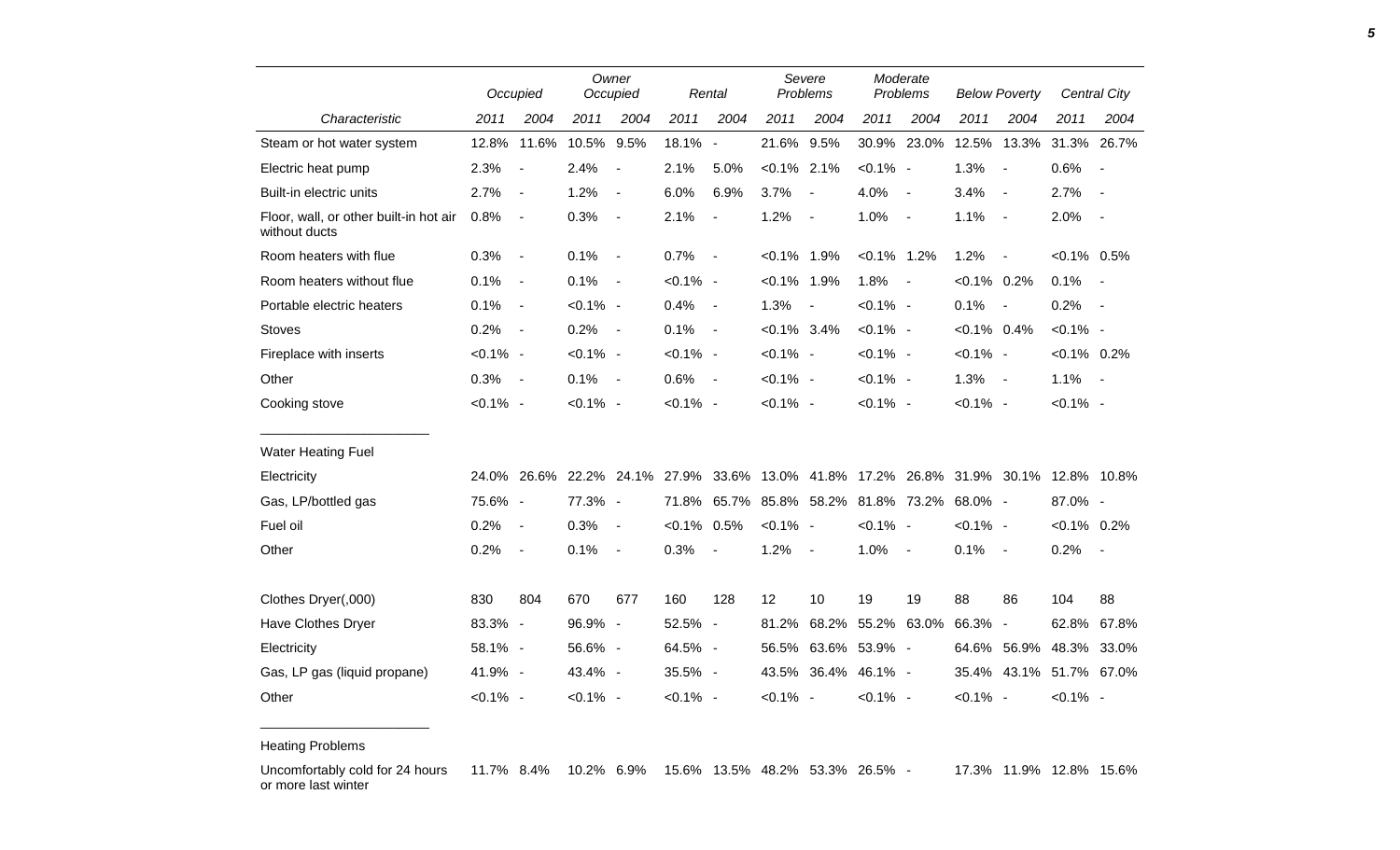|                                      |             | Occupied                     |             | Owner<br>Occupied            |             | Rental                       |                | Severe<br>Problems       |             | Moderate<br>Problems     |                | <b>Below Poverty</b>     |             | <b>Central City</b>      |
|--------------------------------------|-------------|------------------------------|-------------|------------------------------|-------------|------------------------------|----------------|--------------------------|-------------|--------------------------|----------------|--------------------------|-------------|--------------------------|
| Characteristic                       | 2011        | 2004                         | 2011        | 2004                         | 2011        | 2004                         | 2011           | 2004                     | 2011        | 2004                     | 2011           | 2004                     | 2011        | 2004                     |
| Heating equipment breakdowns         | 2.7%        |                              | 2.1%        | $\blacksquare$               | 4.2%        | $\blacksquare$               | 45.8%          | 37.5%                    | 6.0%        | 7.5%                     | 4.8%           | $\overline{a}$           | 2.9%        | 6.1%                     |
| Other causes                         | 8.4%        | 4.6%                         | 8.1%        | 3.8%                         | 9.0%        | 6.9%                         | 13.4% -        |                          | 16.4%       | 15.5%                    | 10.1% 7.4%     |                          | 7.9%        | $\overline{\phantom{a}}$ |
| Utility interruption                 | 4.5%        | $\blacksquare$               | 5.5%        | 1.4%                         | 2.1%        | $\blacksquare$               | $< 0.1\%$ -    |                          | 1.7%        | $\overline{\phantom{a}}$ | 4.0%           | $\blacksquare$           | 1.7%        | $\blacksquare$           |
| Inadequate heating capacity          | 1.4%        | $\blacksquare$               | 0.9%        | $\blacksquare$               | 2.3%        | $\overline{\phantom{a}}$     | 10.7%          | 1.8%                     | 0.9%        | $\overline{\phantom{a}}$ | 2.6%           | $\overline{\phantom{a}}$ | 2.6%        | $\overline{\phantom{a}}$ |
| Inadequate insulation                | 1.3%        | $\blacksquare$               | 0.9%        | $\qquad \qquad \blacksquare$ | 2.2%        | $\overline{\phantom{a}}$     | 12.0%          | 8.3%                     | 1.5%        | 7.0%                     | 2.6%           | $\overline{\phantom{a}}$ | 2.8%        |                          |
| Cost of heating                      | 1.1%        | $\blacksquare$               | 0.4%        | $\qquad \qquad \blacksquare$ | 2.6%        | $\blacksquare$               | $< 0.1\%$      | 2.1%                     | 9.3%        | 4.2%                     | 1.5%           | $\blacksquare$           | 3.0%        | $\blacksquare$           |
| Other                                | 1.0%        | $\blacksquare$               | 0.5%        | $\overline{\phantom{a}}$     | 2.1%        | $\overline{\phantom{a}}$     | 1.4%           | 7.4%                     | 3.0%        | 5.9%                     | 2.3%           | $\overline{\phantom{a}}$ | 0.7%        | $\sim$                   |
|                                      |             |                              |             |                              |             |                              |                |                          |             |                          |                |                          |             |                          |
| SELECTED PHYSICAL<br><b>PROBLEMS</b> |             |                              |             |                              |             |                              |                |                          |             |                          |                |                          |             |                          |
| Severe Physical Problems(,000)       | 15          | 14                           | 10          | $\overline{7}$               | 5           | $\overline{7}$               | 15             | 14                       |             |                          | 3              | 4                        | 3           | 4                        |
| Severe physical problems             | 1.5%        | $\qquad \qquad \blacksquare$ | 1.4%        | $\qquad \qquad \blacksquare$ | 1.7%        | $\blacksquare$               | 100%           | $\overline{\phantom{a}}$ |             |                          | 2.4%           | $\blacksquare$           | 1.5%        |                          |
| Plumbing                             | 0.9%        | $\blacksquare$               | 0.8%        | $\blacksquare$               | 0.9%        | $\blacksquare$               | 57.3% -        |                          |             |                          | 0.8%           | $\blacksquare$           | 0.6%        | $\sim$                   |
| Heating                              | 0.6%        | $\blacksquare$               | 0.5%        | $\blacksquare$               | 0.8%        | $\qquad \qquad \blacksquare$ |                | 42.7% 31.8%              |             |                          | 1.6%           | $\blacksquare$           | 0.9%        | $\sim$                   |
| Electric                             | $< 0.1\%$ - |                              | $< 0.1\%$ - |                              | $< 0.1\%$   | 0.2%                         | $< 0.1\%$ 5.4% |                          |             |                          | $< 0.1\%$ -    |                          | $< 0.1\%$ - |                          |
| Hallways                             | $< 0.1\%$ - |                              | $< 0.1\%$ - |                              | $< 0.1\%$ - |                              | $< 0.1\%$ -    |                          |             |                          | $< 0.1\%$ -    |                          | $< 0.1\%$ - |                          |
| Upkeep                               | $< 0.1\%$ - |                              | $< 0.1\%$ - |                              | 0.1%        | $\overline{\phantom{a}}$     | 1.2%           | 9.7%                     |             |                          | 0.1%           | $\blacksquare$           | $< 0.1\%$ - |                          |
| Moderate Physical<br>Problems(,000)  | 34          | 30                           | 9           | 15                           | 25          | 15                           |                |                          | 34          | 30                       | 11             | 6                        | 11          | 8                        |
| Moderate physical problems           | 3.4%        | $\overline{\phantom{a}}$     | 1.3%        | $\overline{a}$               | 8.3%        | 5.8%                         | $\overline{a}$ |                          | 100%        | $\overline{\phantom{a}}$ | 8.1%           | 5.1%                     | 6.8%        | 6.4%                     |
| Plumbing                             | 0.1%        | $\blacksquare$               | $< 0.1\%$ - |                              | 0.4%        | $\overline{\phantom{a}}$     |                |                          | 3.9%        | $\overline{\phantom{a}}$ | 0.3%           | $\blacksquare$           | $< 0.1\%$ - |                          |
| Heating                              | 0.1%        | $\overline{\phantom{a}}$     | 0.1%        | $\overline{\phantom{a}}$     | $< 0.1\%$ - |                              |                | $\mathbf{r}$             | 1.8%        | $\overline{\phantom{a}}$ | $< 0.1\%$ 0.2% |                          | 0.1%        | $\sim$                   |
| Upkeep                               | 1.5%        | $\overline{\phantom{a}}$     | 0.2%        | $\qquad \qquad \blacksquare$ | 4.5%        | $\overline{\phantom{a}}$     |                | $\mathbf{r}$             |             | 44.3% 38.7%              | 3.0%           | $\blacksquare$           | 3.6%        | $\sim$                   |
| Hallways                             | $< 0.1\%$ - |                              | $< 0.1\%$ - |                              | $< 0.1\%$ - |                              |                |                          | $< 0.1\%$ - |                          | $< 0.1\%$ -    |                          | $< 0.1\%$ - |                          |
| Kitchen                              | 1.8%        | $\overline{\phantom{a}}$     | 0.9%        | $\blacksquare$               | 3.7%        | $\overline{\phantom{a}}$     |                |                          | 52.0% -     |                          | 4.8%           | $\overline{\phantom{a}}$ | 3.1%        |                          |

\_\_\_\_\_\_\_\_\_\_\_\_\_\_\_\_\_\_\_\_\_\_\_